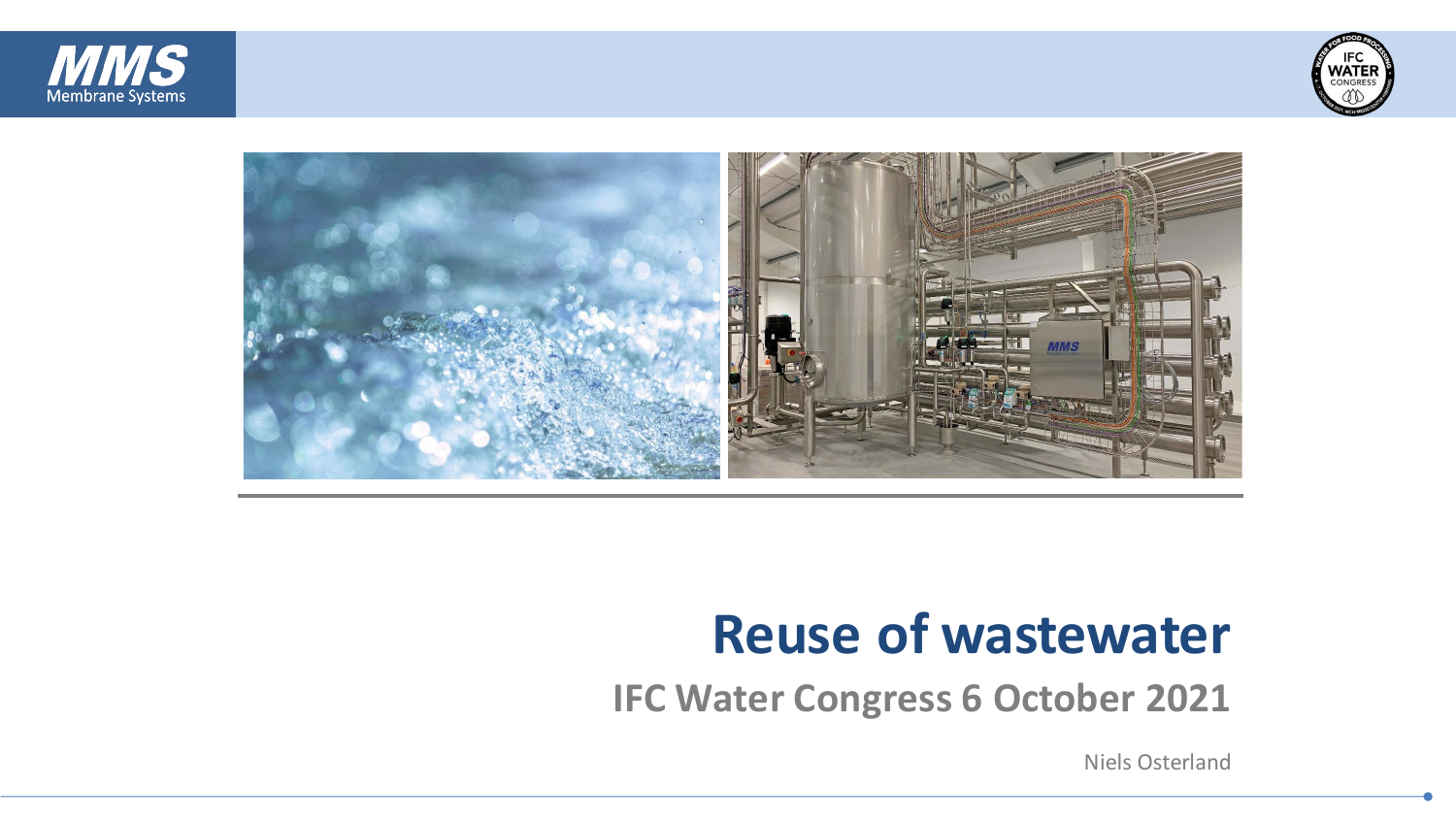

### **Introduction**



New process line based on a combination of membrane filtration technologies developed to improve quality of dairy wastewater:

- Reduced wastewater discharge
- Reduced need for freshwater intake
- Waste in  $-$  water out
- Water fit for reuse in processing plant

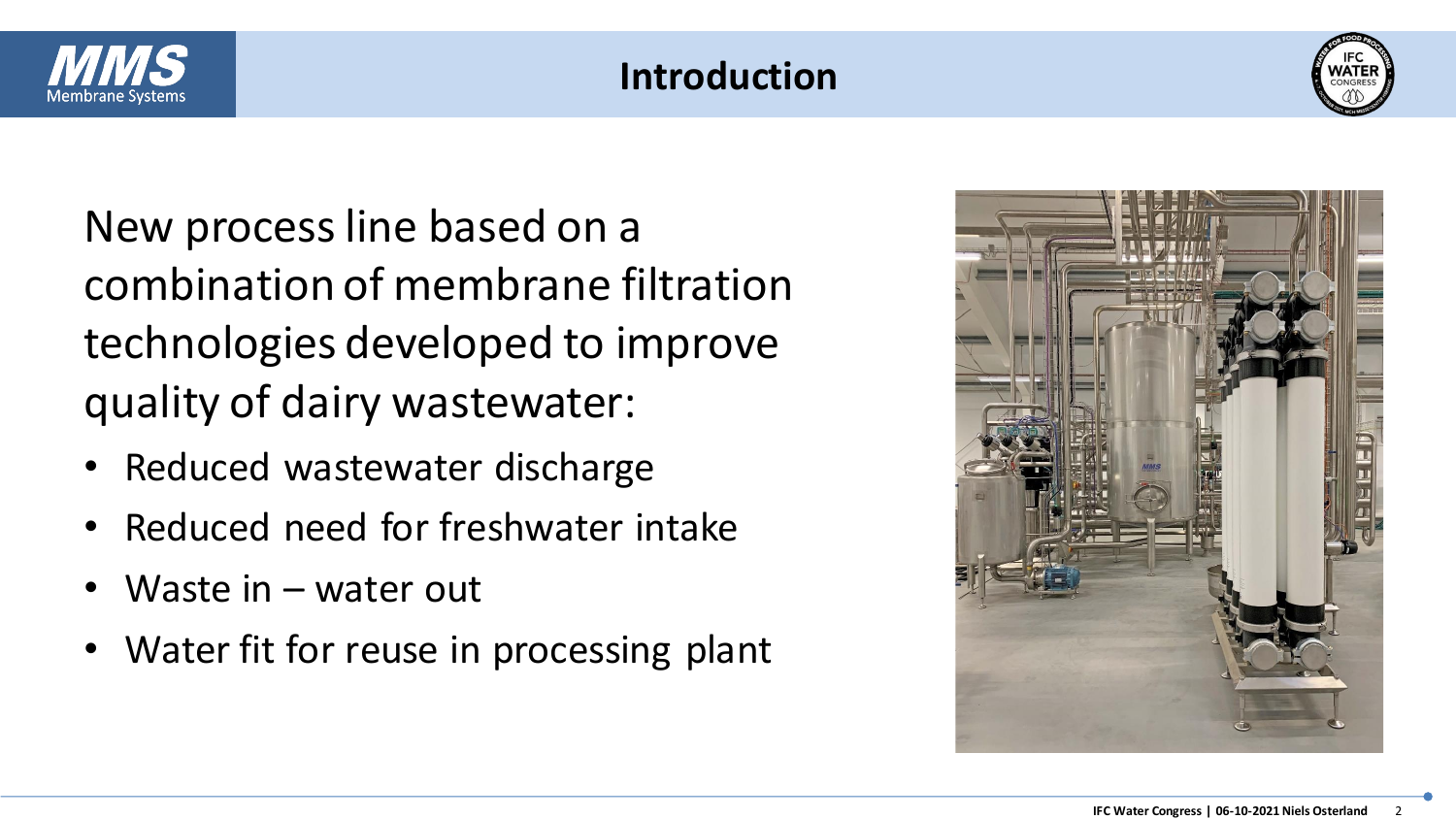

### **About me**



Niels Osterland, M.Sc. Dairy Technology 1981, University of Copenhagen

40 years with membrane filtration

Founder, co-owner and CEO, DSS (2000 – 2016)

Founder, owner and CEO, MMS Nordic (2018 - )

President, Danish Society of Dairy Technology



Member, steering group, professorship in Dairy Technology University of Copenhagen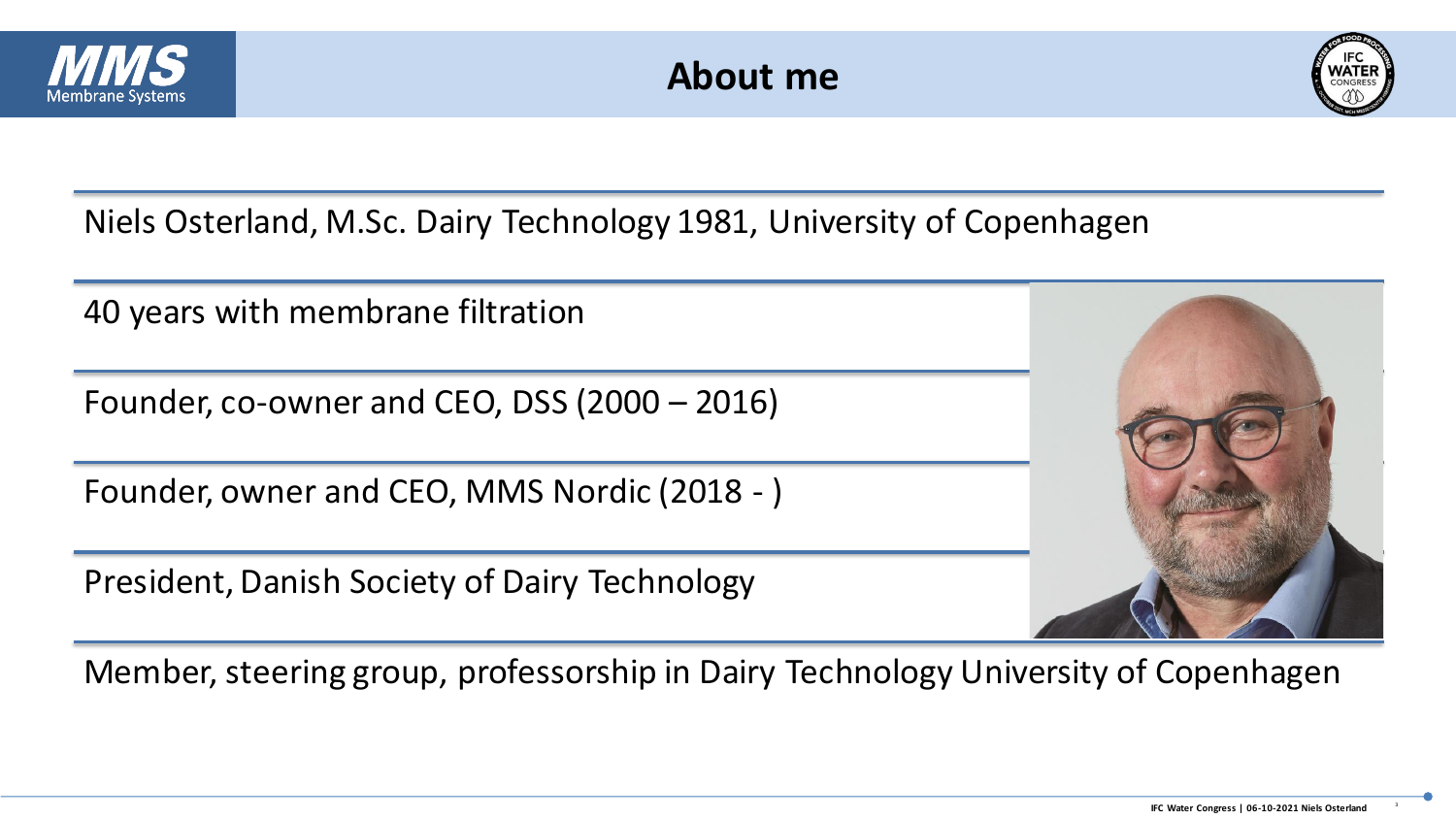

### **About MMS**



Two locations, Zürich (CH) 1995 and Silkeborg (DK) 2018

Employees app. 50

Membrane filtration solutions from lab/pilot to industrial scale

New systems and aftermarket

Serving the Food-, Dairy-, Biotech/Pharma-, Plant extract-, Chemistry-, and Green tech industries



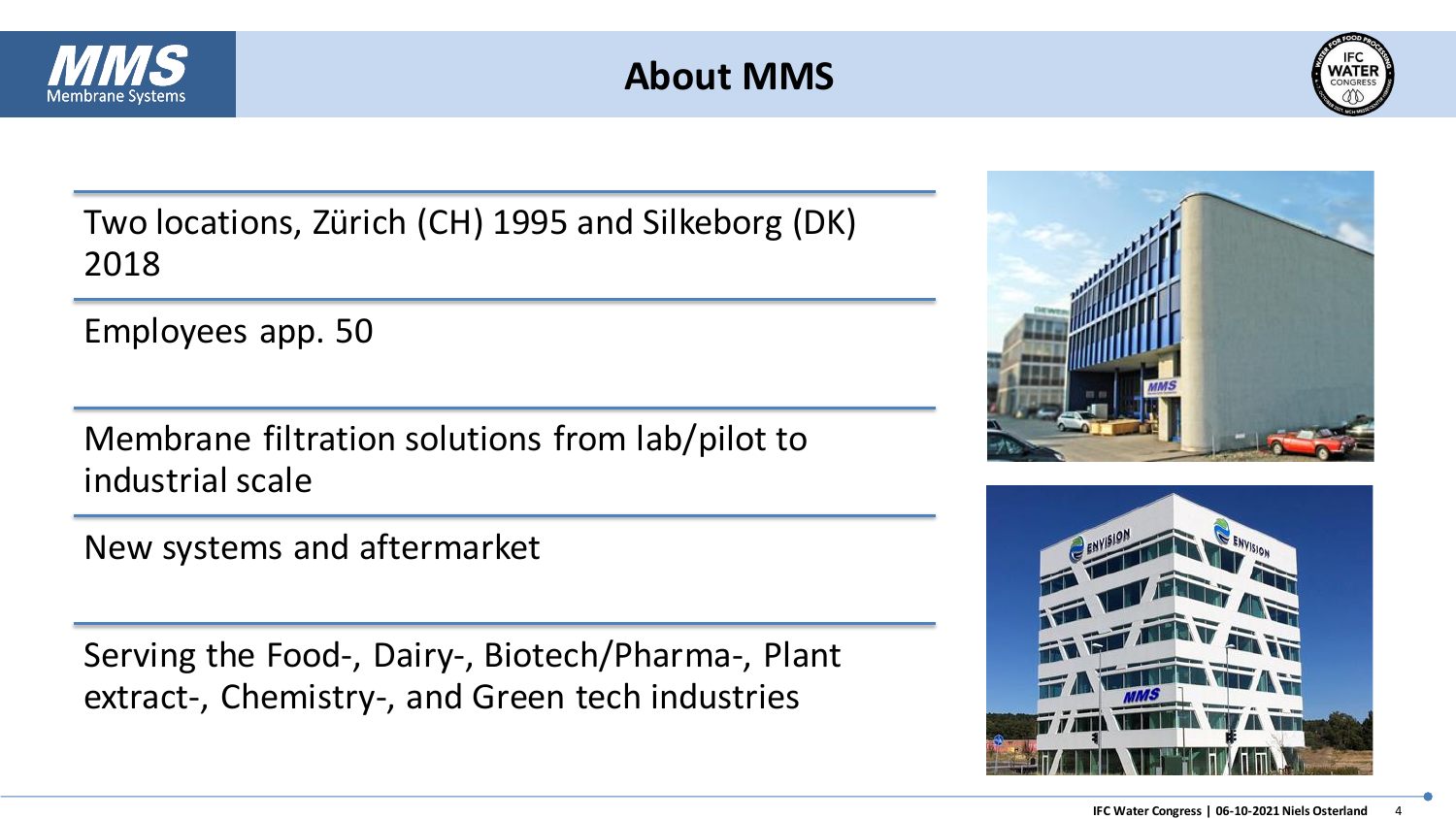





- Process 900  $m<sup>3</sup>$  of dairy wastewater from local wastewater treatment plant
	- Replace 500  $m^3$  per day well water by 500  $m^3$ cleaned water
	- $-$  400 m<sup>3</sup> per day concentrated wastewater recycled to wastewater treatment plant
- Use cleaned water where appropriate in processing plant
- Over time expand capacity and develop new areas of use
- Sustainable solution (supporting UN goals 6, 12 and 17)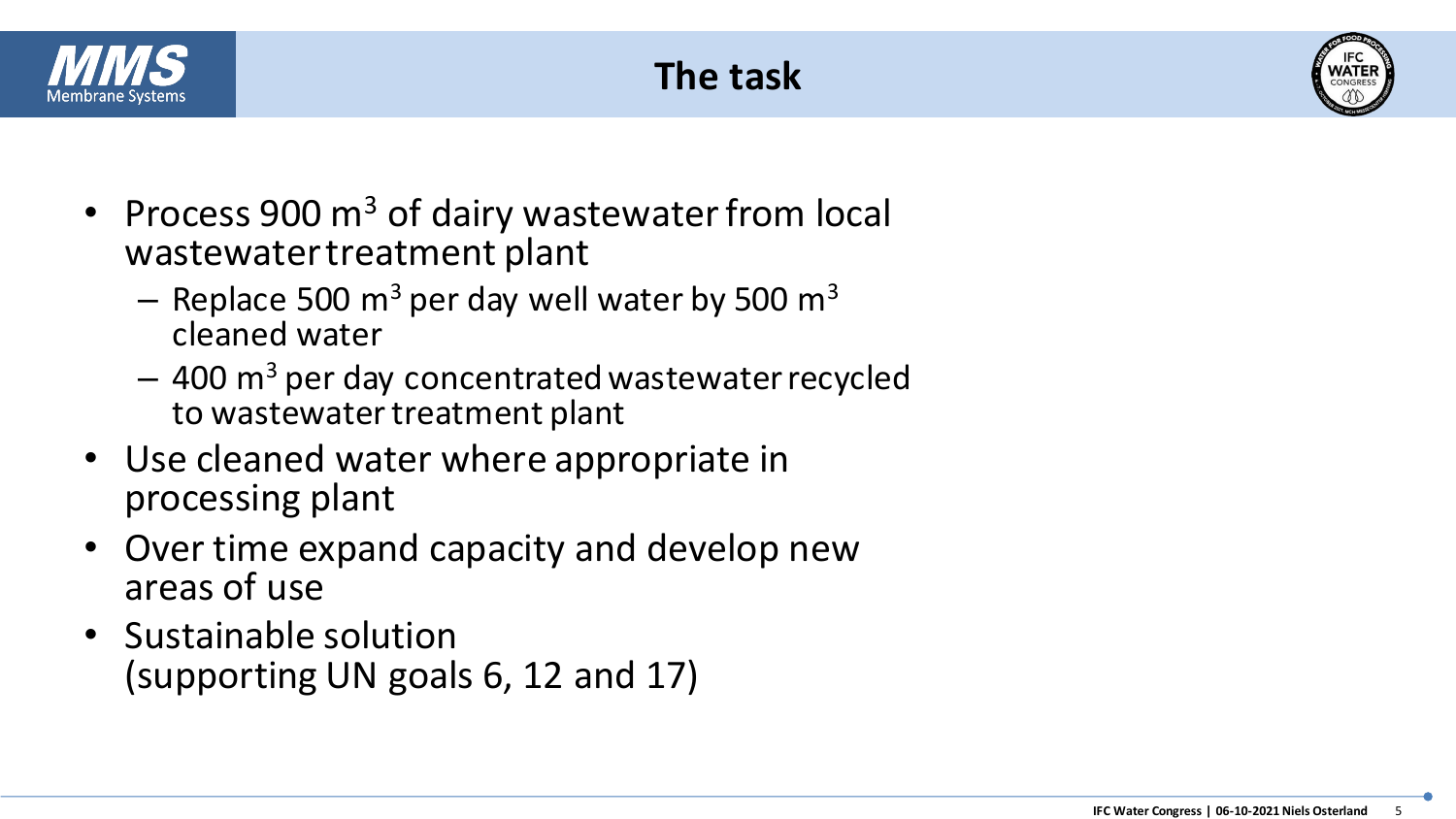

### **Water quality**



| Class                   | <b>Designation</b>                          | Origin/source                                                                                                                                                                  | Quality                                                                                                                                                                                       | <b>References</b>                                                                                                     |
|-------------------------|---------------------------------------------|--------------------------------------------------------------------------------------------------------------------------------------------------------------------------------|-----------------------------------------------------------------------------------------------------------------------------------------------------------------------------------------------|-----------------------------------------------------------------------------------------------------------------------|
| $\blacksquare$          | Drinking water                              | Raw water i.e. from<br>waterworks or own wells                                                                                                                                 | Complies with all criteria for<br>drinking water                                                                                                                                              | Chapter 2.7.1<br>Chapter 8.6.1                                                                                        |
| $\overline{a}$          | Water of<br>potable quality                 | Reused drinking water<br>MBR water<br>ROP water and used ROP<br>water with documented<br>potable quality                                                                       | Complies with all criteria for<br>drinking water, that are relevant<br>for the food safety related quality<br>of the water                                                                    | Chapter 8.6.2<br>Examples in<br>Chapter 8.9<br>and Chapter<br>8.11                                                    |
| $\overline{\mathbf{3}}$ | Water of ROP<br>quality (e.g.<br>ROP water) | <b>RO</b> water<br>Condensate<br>Used ROP water<br>Mixtures with water classes 1<br>and/or 2                                                                                   | Is free of pathogens<br>Contains urea and other milk<br>constituents in minimal<br><b>concentrations</b><br>Has extended microbiological<br>durability compared to class 4<br>water           | Chapter 8.6.3<br>Examples in<br><b>Chapter 8.10.2</b><br>and Chapter<br>8.10.5                                        |
| $\overline{4}$          | Water of RO<br>quality (e.g.<br>RO water)   | Valle<br>UF permeate (from whey, milk,<br>etc.<br>Permeate from product<br>flush/rinse<br><b>MBR</b> permeate<br>Used RO water<br>Mixtures with water classes 1.<br>2 and/or 3 | Is free of relevant pathogens<br>Contains urea and other milk<br>constituents in very small<br>concentrations<br>Has limited microbiological shelf<br>life compared to class 2 and 3<br>water | Chapter 8.6.4<br>Examples in<br>Chapter 8.9.3<br>Chapter<br>8.10.1,<br><b>Chapter 8.10.2</b><br>and Chapter<br>8.10.3 |
| $5\phantom{.0}$         | Technical<br>water                          | All of the above sources<br>Contaminated potable water                                                                                                                         | Contains milk constituents in<br>small concentrations<br>May contain pathogens<br>Application-specific criteria, as<br>necessary                                                              | Chapter 8.6.5<br>Chapter 8.9<br><b>Examples</b> in<br>Chapter 8.10.6<br>and<br>Chapter 8.11.1                         |

Table of water quality from "Branchekode for mejerivirksomheder"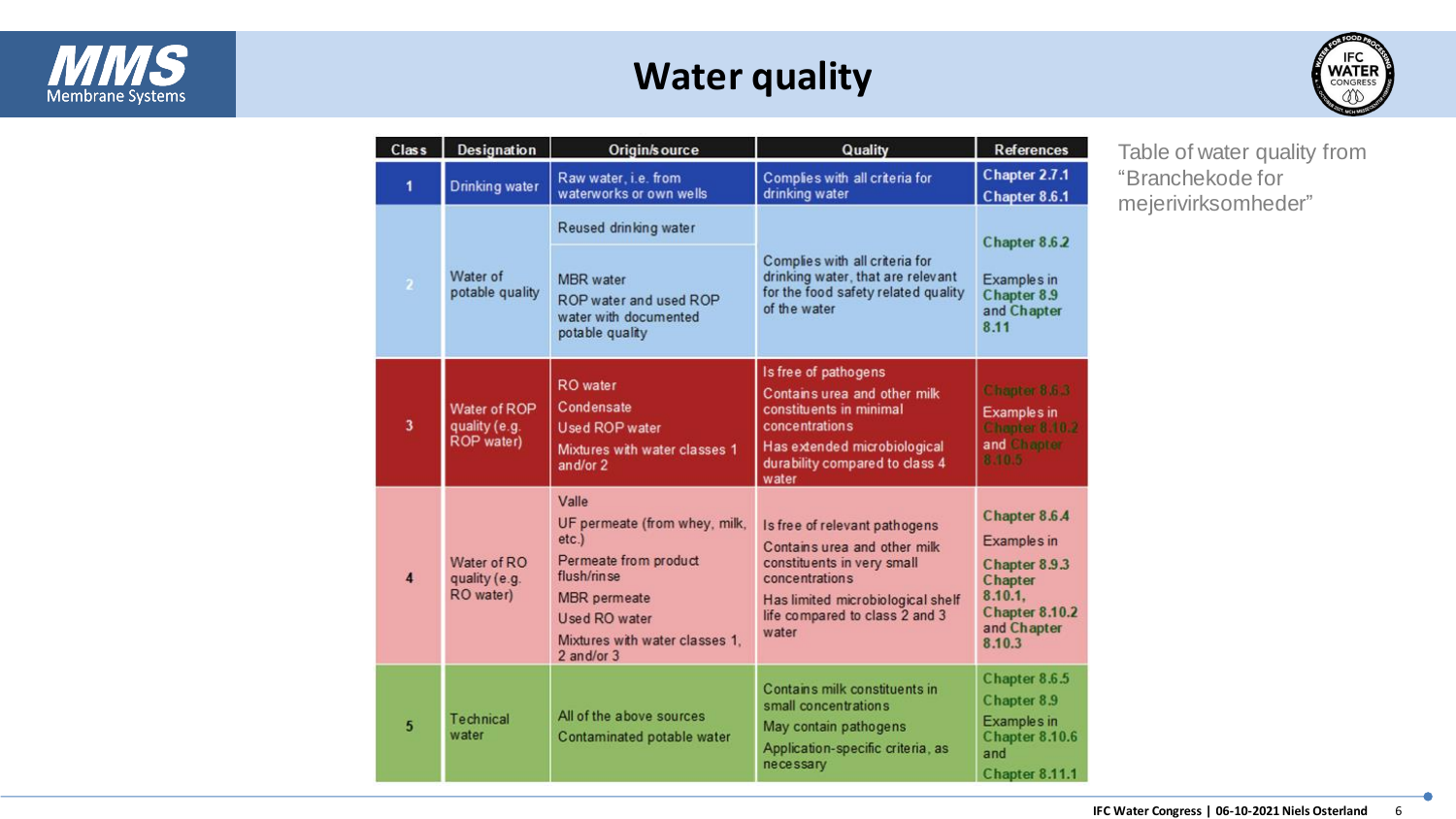

### **Changing wastewater to 'cleaned water'**



#### **Typical wastewater composition 'Cleaned water' composition**

|                 | mg/l           |
|-----------------|----------------|
| NO <sub>2</sub> | $\overline{2}$ |
| PO <sub>4</sub> | 0.1            |
| SS              | 5              |
| COD             | 29             |
| NH <sub>4</sub> | 5              |
| NO <sub>3</sub> | $\overline{2}$ |
| <b>Total-N</b>  | 9              |
| <b>Total-P</b>  | 0.2            |
| Cl              | 330            |
| Oil/fat         | $\overline{4}$ |
|                 | µg/l           |
| Pb              | 0.2            |
| Cr              | 0.3            |
| Cu              | $\overline{4}$ |
| Zn              | 19             |
| Hg              | 0.01           |
| Ni              | 3              |

|                 | mg/l      |
|-----------------|-----------|
| NO <sub>2</sub> | < 0.1     |
| PO <sub>4</sub> | < 0.01    |
| SS              | $<$ 5     |
| COD             | 5         |
| NH <sub>4</sub> | < 0.02    |
| NO <sub>3</sub> | < 0.05    |
| <b>Total-N</b>  | < 0.5     |
| <b>Total-P</b>  | < 0.05    |
| Cl              | < 0.5     |
| Oil/fat         | < 0.5     |
|                 | $\mu$ g/l |
| Pb              | < 0.1     |
| Cr              | < 0.1     |
| Cu              | $<$ 1     |
| Zn              | $<$ 5     |
| Hg              | < 0.005   |
| Ni              | $<$ 1     |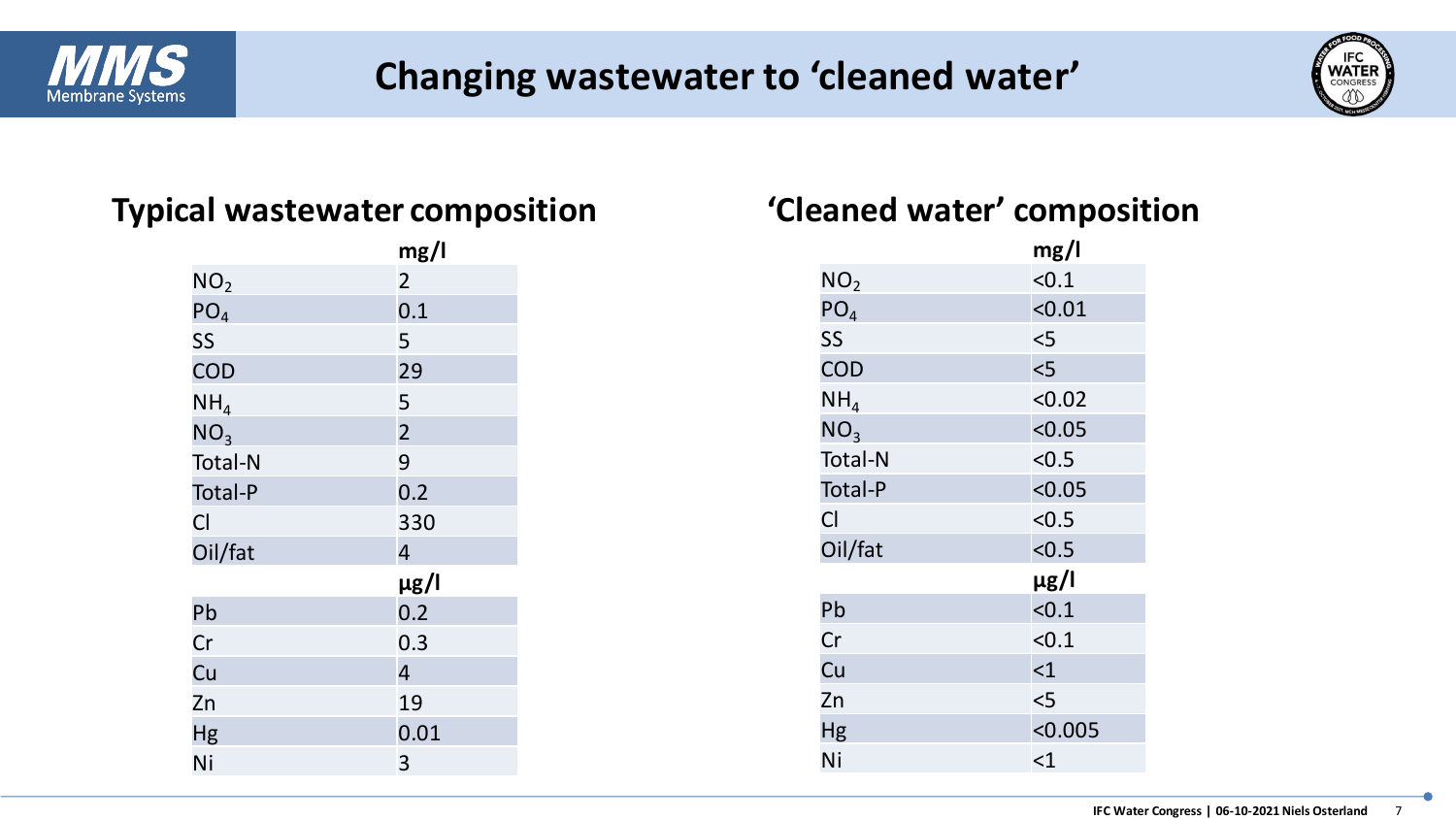

plant

wastewater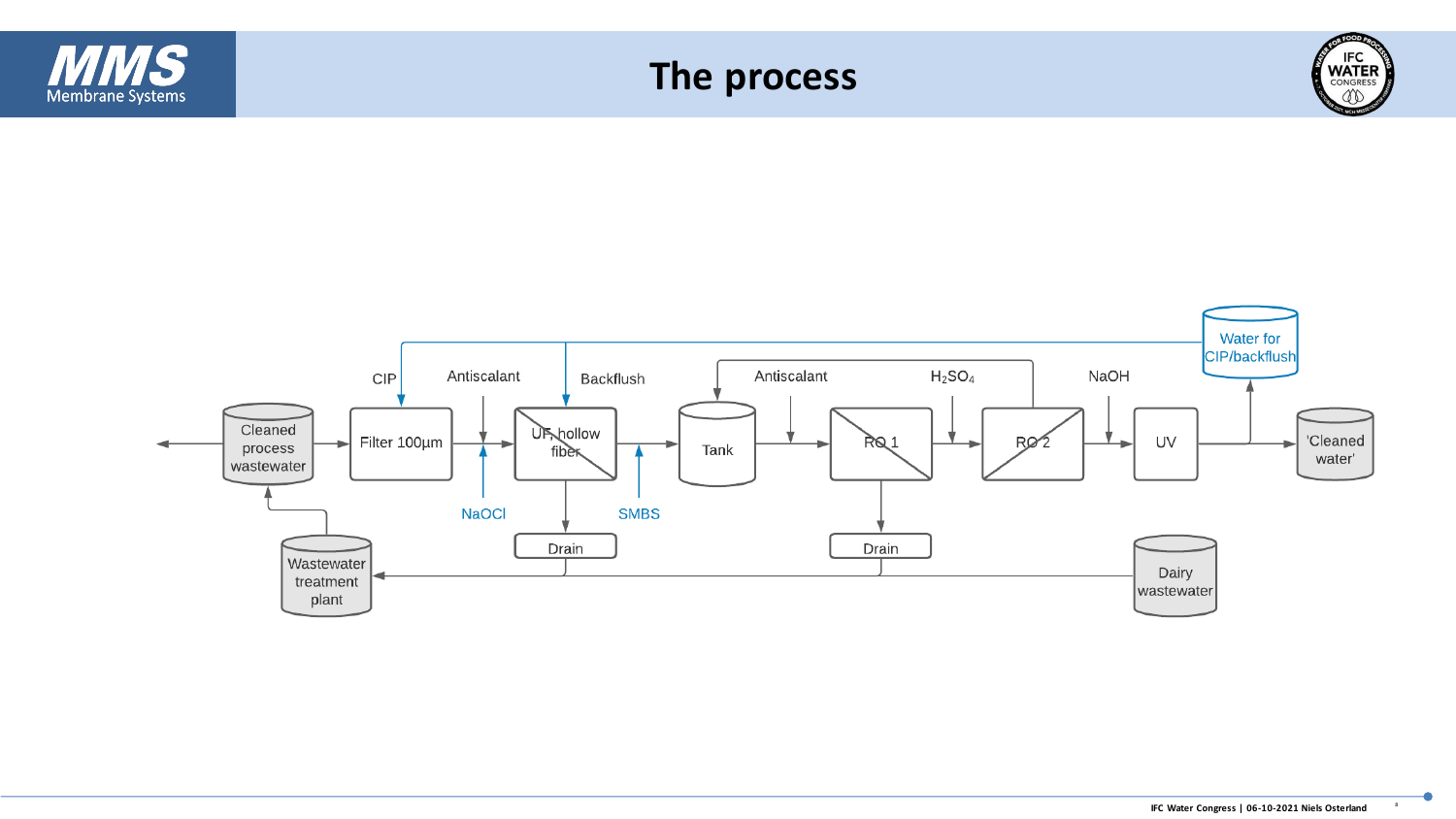

### **Design philosophy**



- Technical environment (not production environment)
- Wastewater in 'cleaned water' out
	- Increasing sanitary standard
	- Cost-efficient
- High degree of automation
	- Low operator intervention
- Water quality fit-for-purpose
- Low energy consumption
	- CIP at room temperature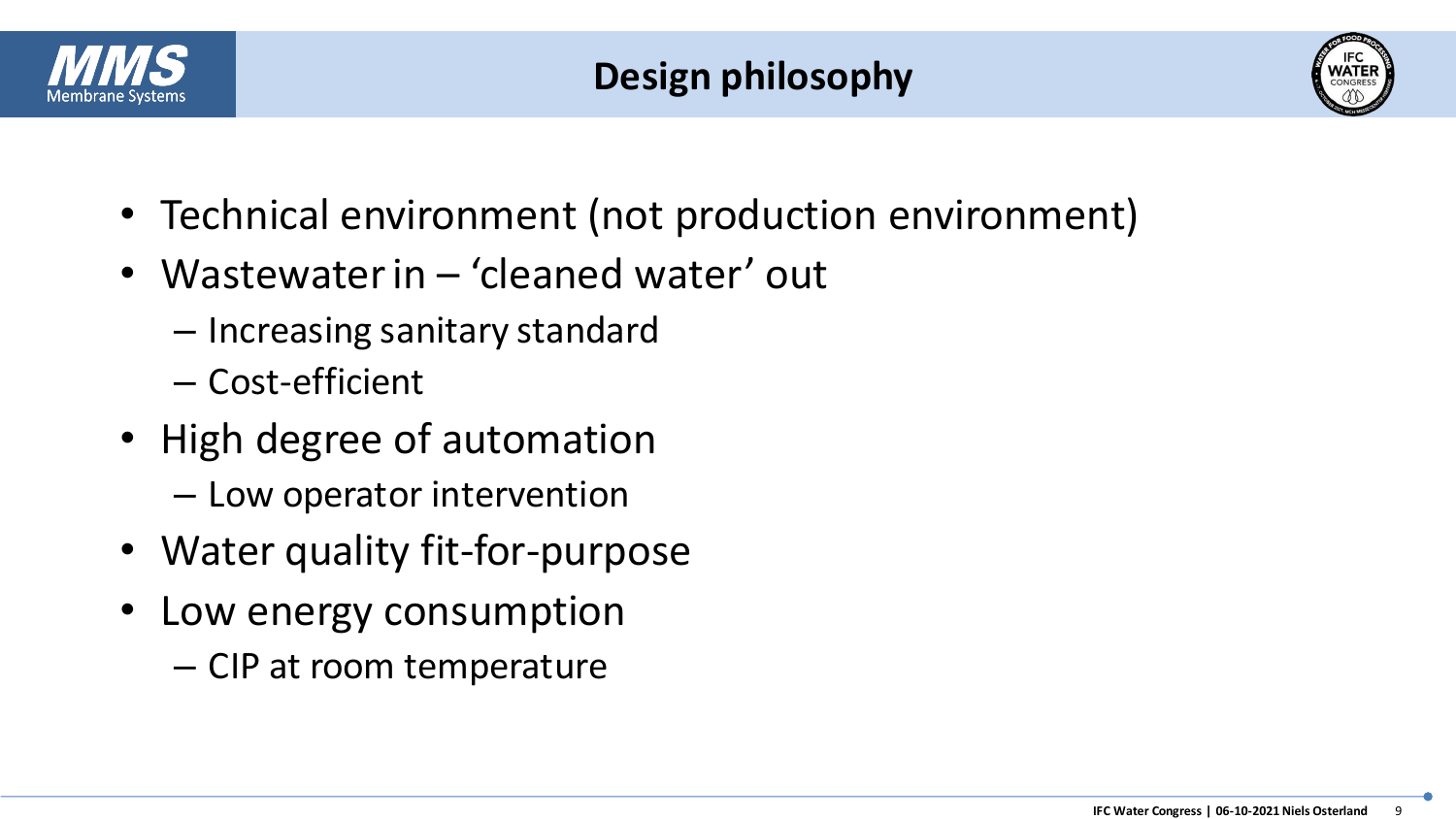

### **Membrane choice UF**



### UF hollow-fiber: Suez ZW700B-RMS

- A hollow-fiber membrane employing a blended polyethersulphone (PES), allowing the membrane to stay permanently hydrophilic and reduce the fouling tendency.
- Featuring SevenBore fiber technology, incorporating seven bores within each fiber for a mechanical strength 10 times higher compared to single-bore fiber.
- This membrane contributes to lower operational and lifecycle costs by reducing power, maintenance, chemical and replacement expenses.



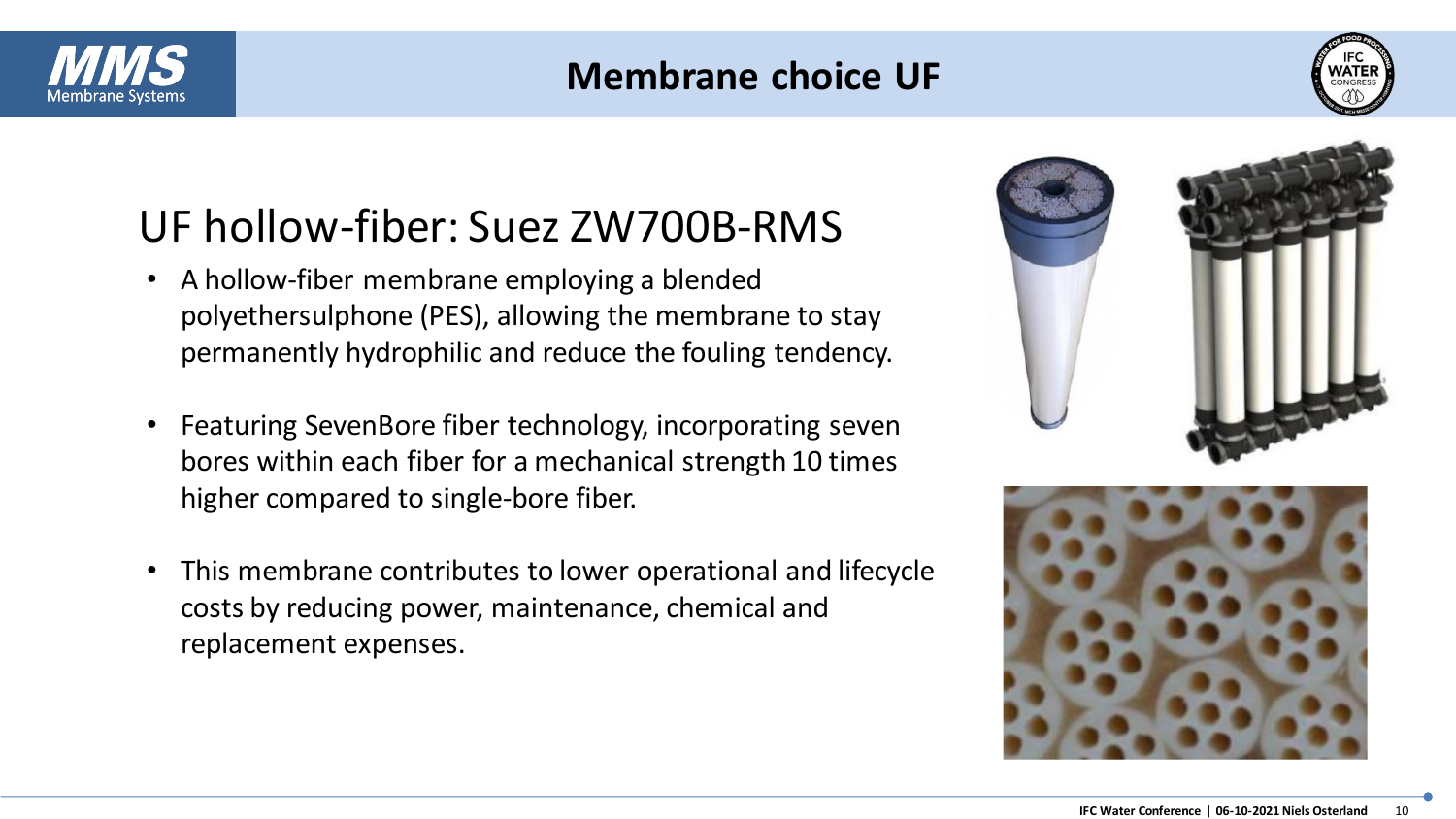

### **Membrane choice RO**



### RO Spiral wound module: Suez AG-400

• The A-Series family of proprietary thin-film reverse osmosis membrane is characterized by high flux and high sodium chloride rejection. AG HR brackish water elements are selected when high rejection and operating pressures as low as 15 bar are desired.<br>RO1: Suez AG-400 LF (Low fouling)



RO2: Suez AG-400 H (High rejection)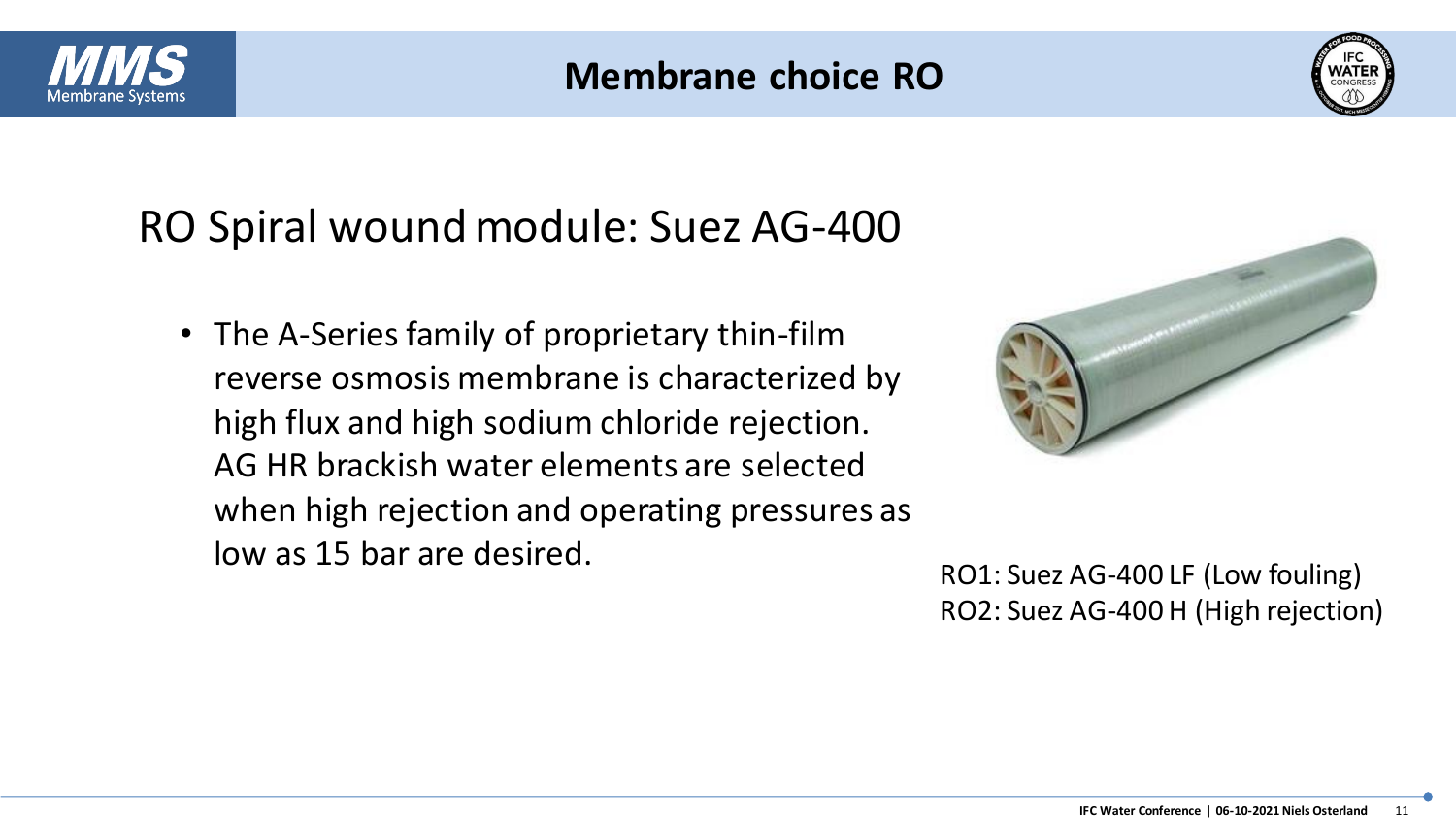

### **Special features**



- UF with backwash
	- 46 times/24 hours
	- Duration 1.3 minutes
	- Low energy consumption
- RO 'Christmas tree configuration'
	- Low energy consumption
- Producing its own water for cleaning
	- Reduced well water consumption
- Integrated back-up system for water supply
	- Ensuring downstream operation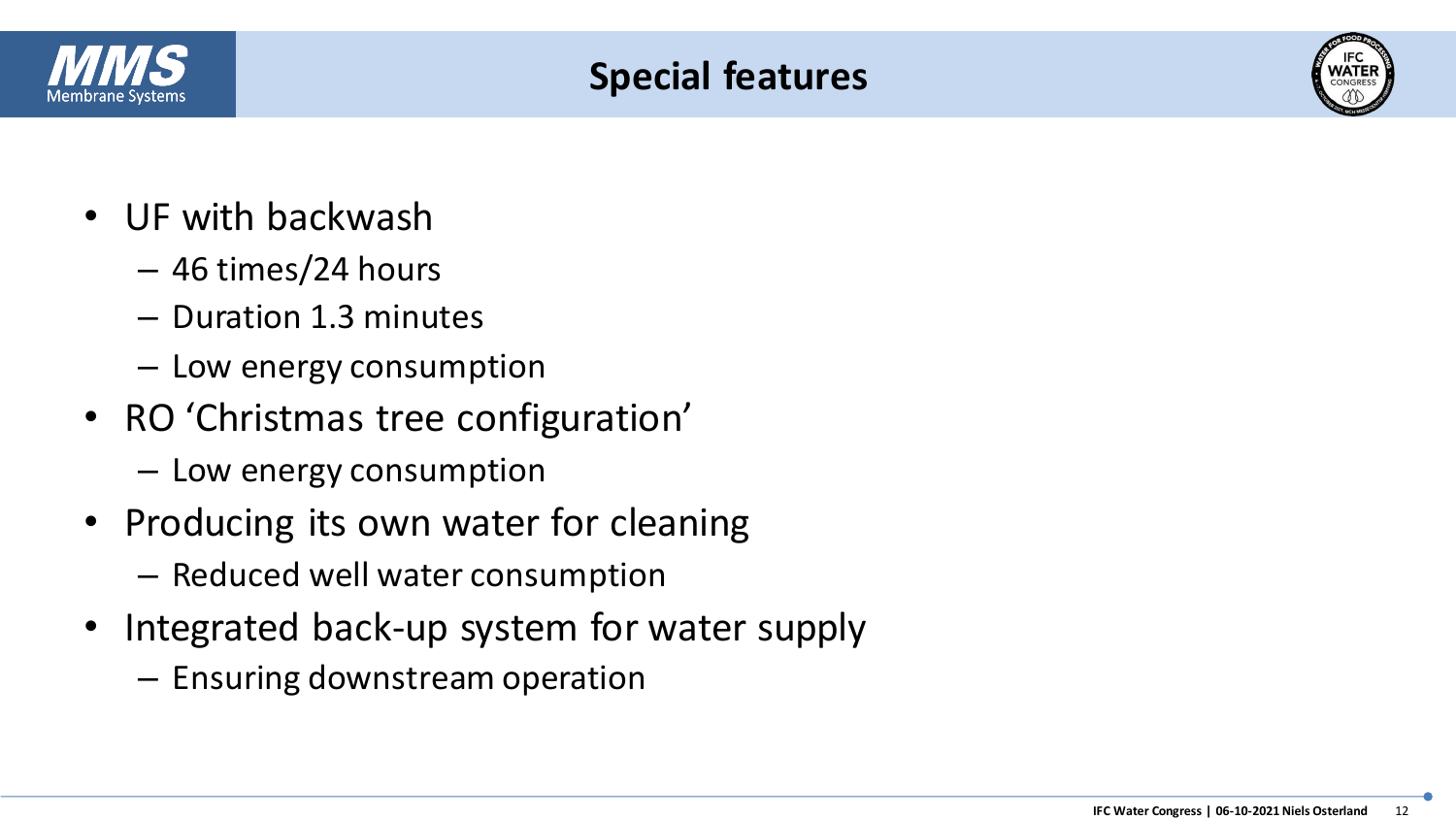

### **Membrane filtration units**



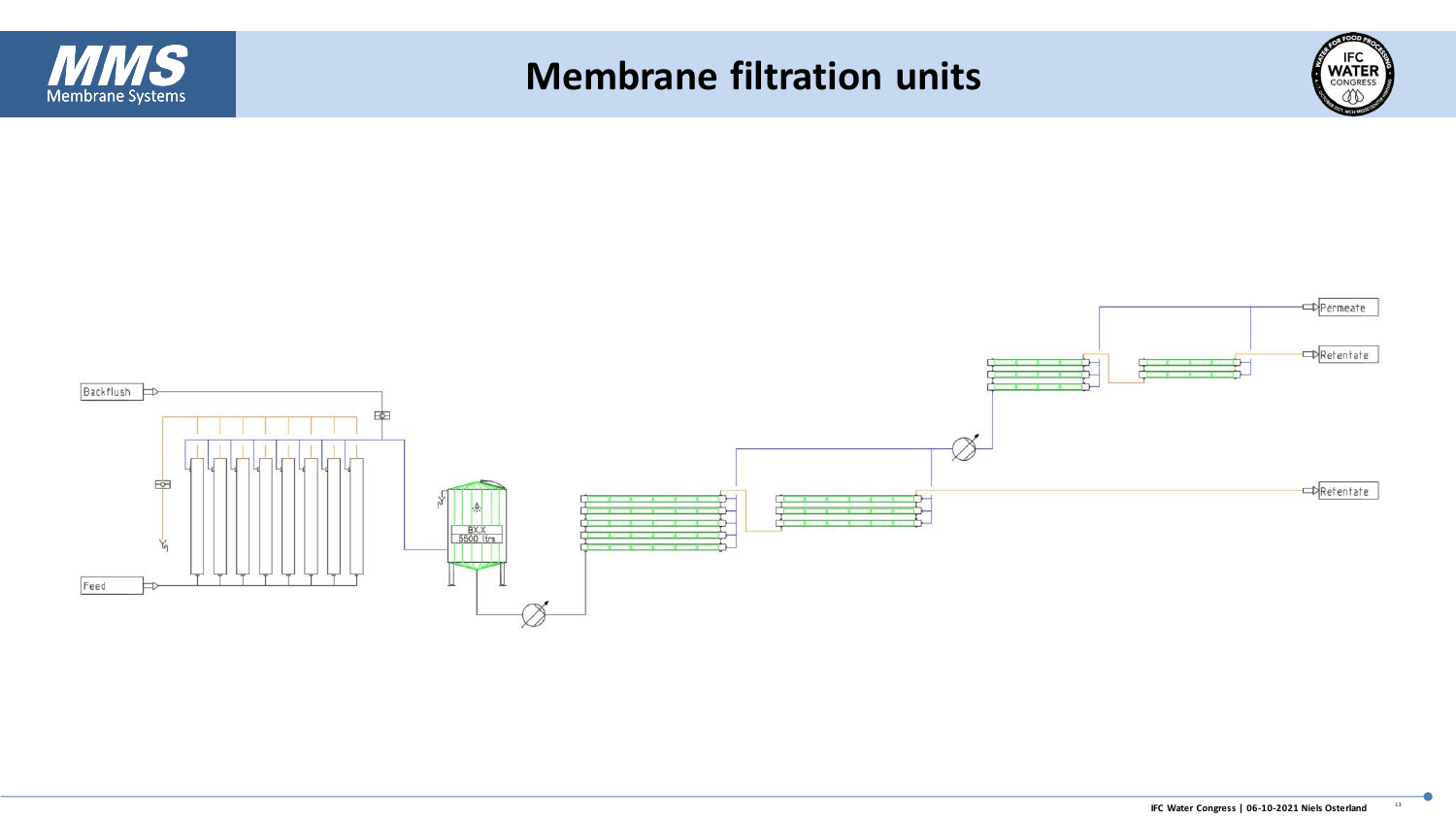



- One button start-up of production
- Operation at room temperature
- Fully automated backwash of UF, while RO is still producing 'cleaned water'
- Automatic execution of CIP procedures for UF, RO, tanks and routes
- Fully integrated in local SCADA solution, with remote supervision possibilities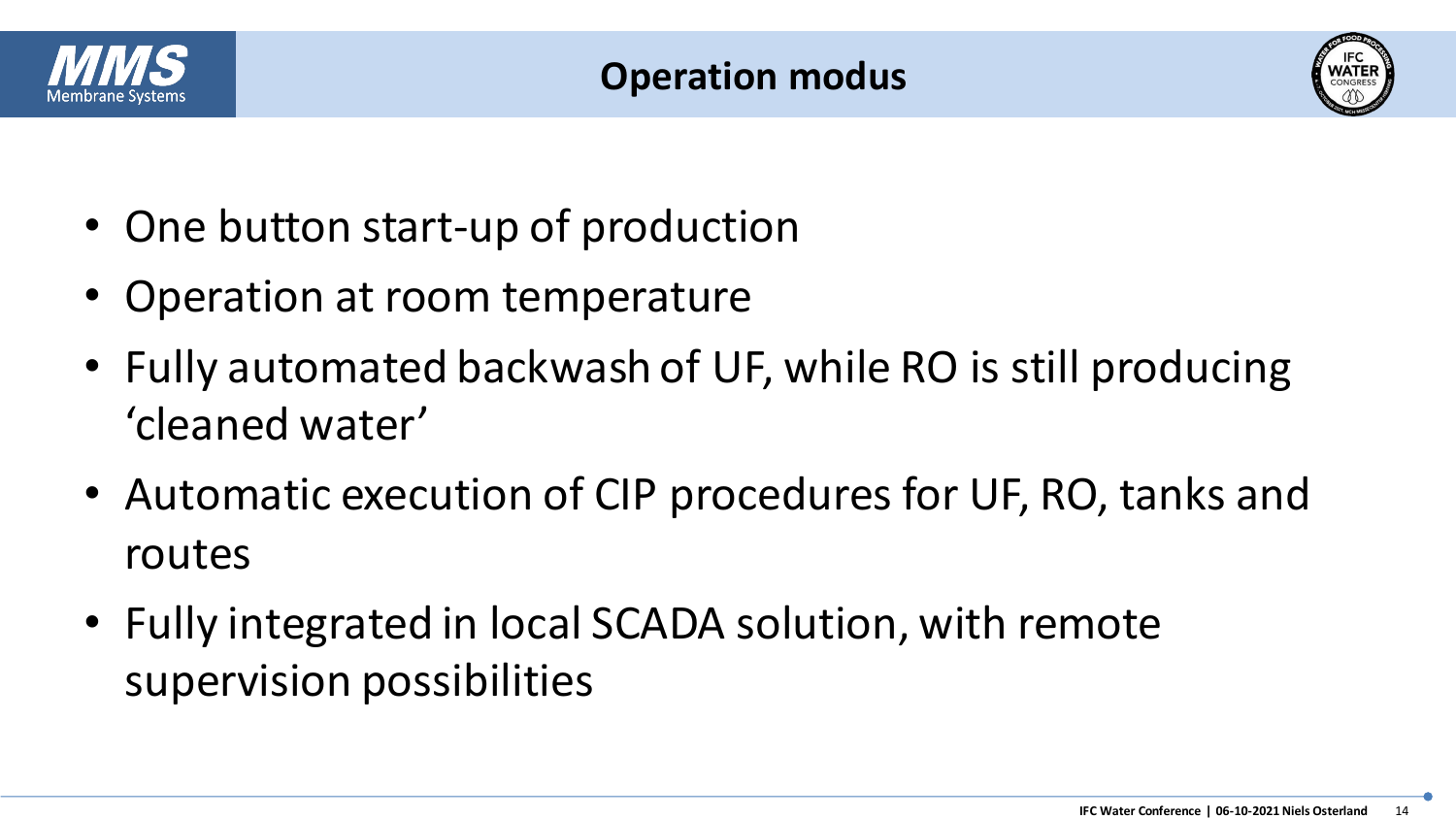



- High quality components with low maintenance requirements
- CIP 2 times per week of UF, monthly CIP of RO maintaining capacity
- Technical quality chemicals used for CIP
- Possibility for heating during CIP
- Yearly recovery CIP for UF and RO
- Expected membrane module lifetime 3 to 5 years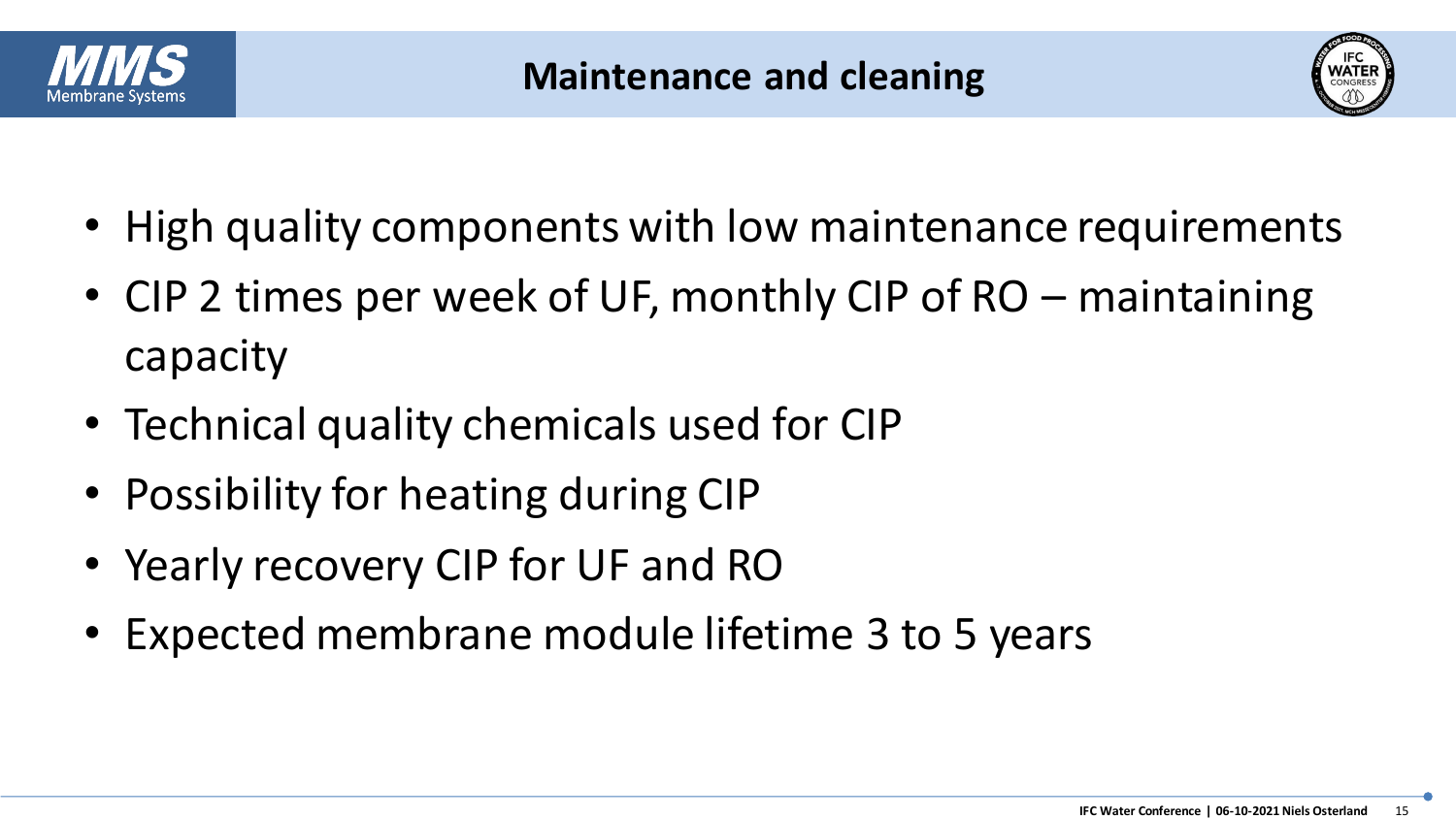



- Evaluate and document the process
- Verify water quality in relation to legislation
- Introduce to the dairy industry and other liquid food processing industries with shortage of well water and/or issues with discharge
- Introduce to other water consuming industries as well as municipal wastewater treatment plant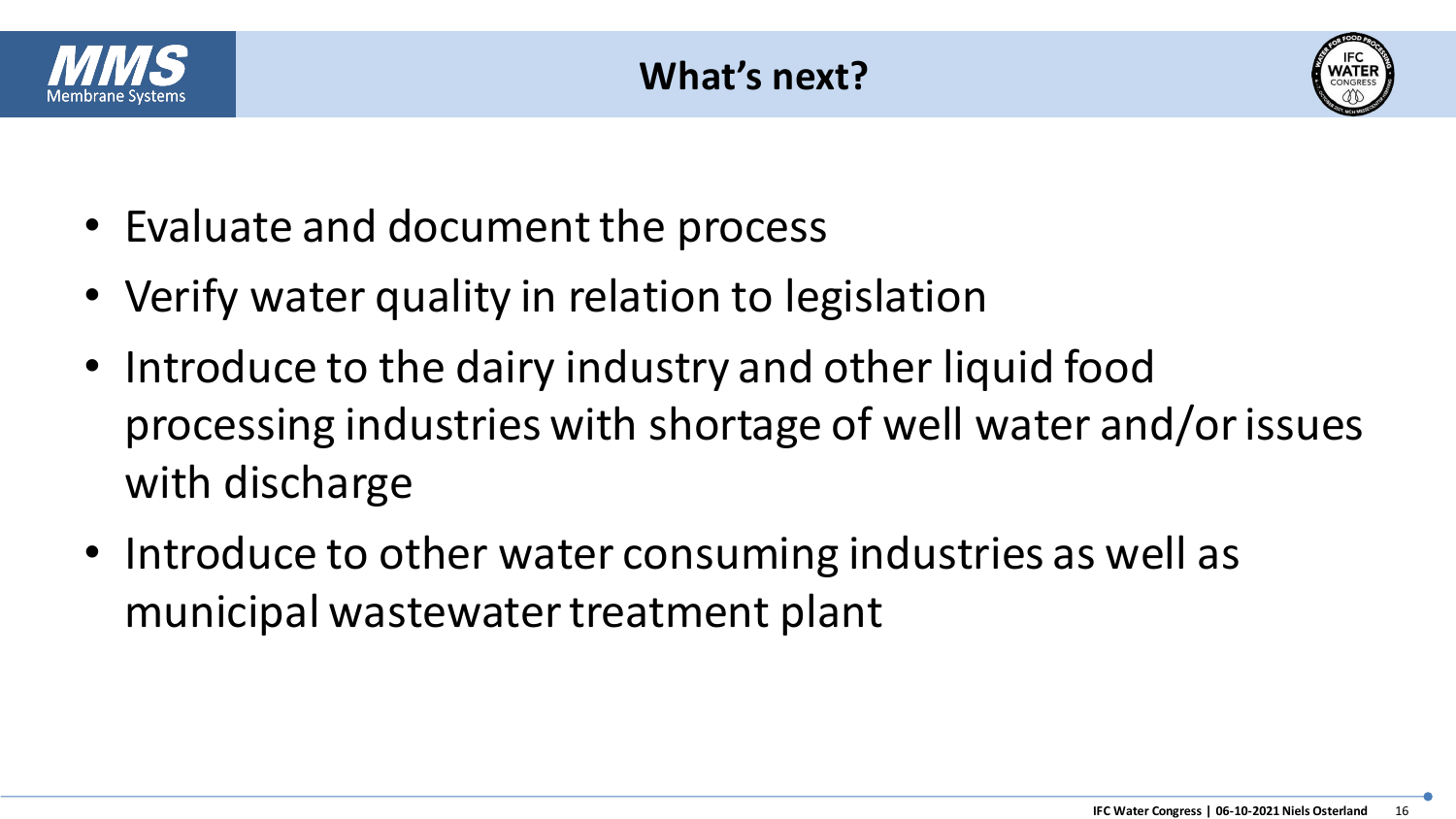





- Increase recycling of process by-streams
- Move the mindset of using reclaimed wastewater
- Match water quality to actual need
- Reduce carbon footprint
- Support a sustainable and green future in water management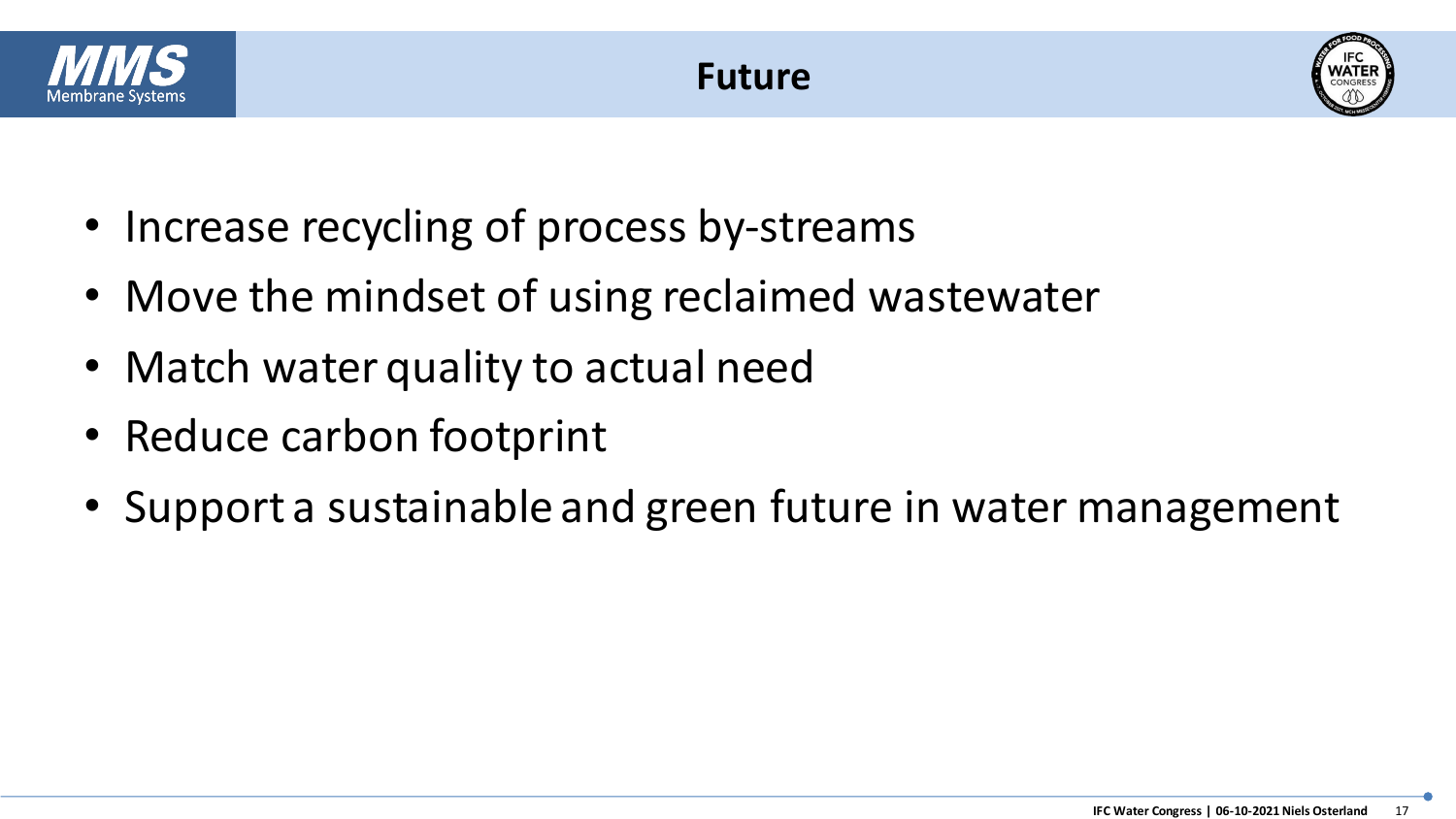

### **Take-home messages**



#### **The process**

- Hygienic design Waste in – water out
- Pre-treatment of dairy wastewater with hollow-fiber UF membranes
- Processing of hollow-fiber permeate in dual-pass spiral wound RO/RO polisher system

### **The result**

- Water fit for reuse in processing plant
- Reduced wastewater discharge
- Reduced need for freshwater intake
- Sustainable solution (supporting UN goals 6, 12, 17)